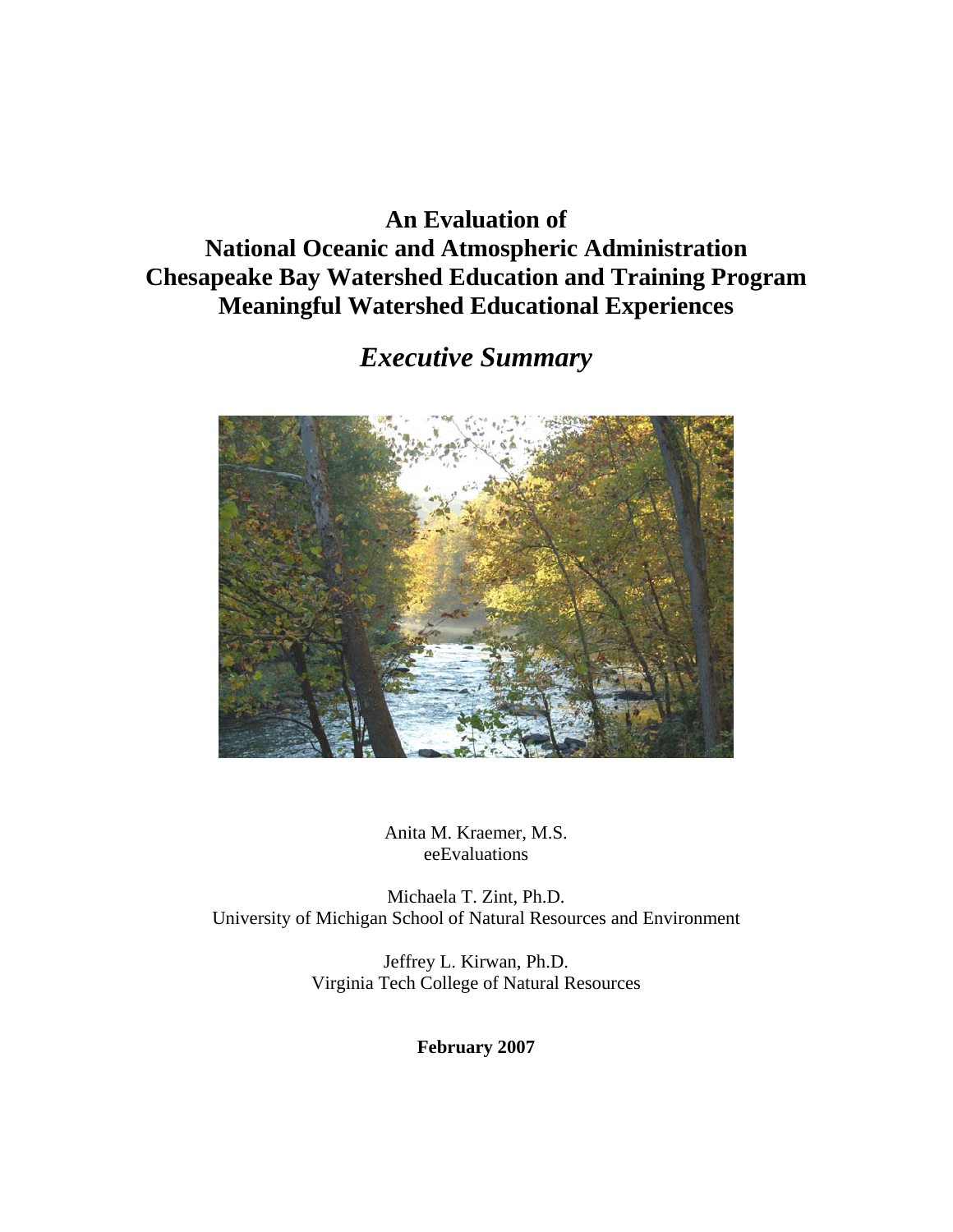#### **Funding for this evaluation was provided by:**

NOAA Chesapeake Bay Office The Chesapeake Bay Trust The Keith Campbell Foundation for the Environment

#### **Statistical analysis assistance was provided by:**

Kenneth Guire, University of Michigan Dr. Eric Smith, Virginia Tech Nick Montgomery, University of Michigan Sarah Tucker, University of Michigan

#### **For questions about this report contact:**

Anita Kraemer eeEvaluations eeEval@verizon.net

#### **Cover photo:**

Stephen P. Bowler

**OMB Control Number:** 0648-0530 **Expires:** 02/28/2009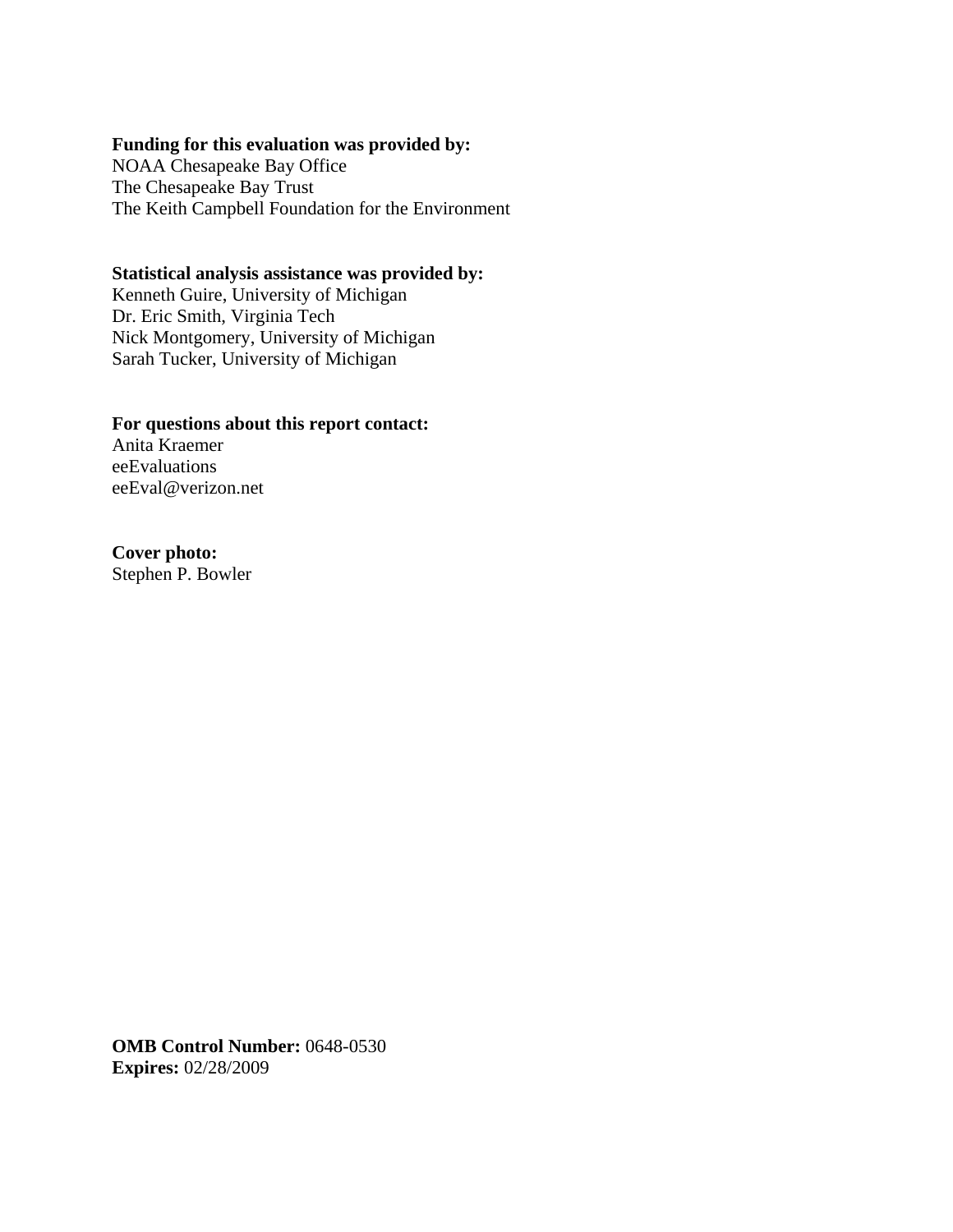# **EXECUTIVE SUMMARY**

The National Oceanic and Atmospheric Administration (NOAA) funds Meaningful Watershed Educational Experiences (MWEEs) for students and professional development for teachers in the Chesapeake Bay watershed through its Bay Watershed Education and Training Program (B-WET). NOAA, with support from the Chesapeake Bay Trust and the Keith Campbell Foundation for the Environment, commissioned this evaluation to assess the effects of NOAA B-WETfunded Chesapeake Bay MWEEs on teachers' practices and students' environmental stewardship and academic achievement.

Data were obtained and analyzed from about:

- 500 MWEE professional development participants who completed a post-program questionnaire,
- 640 MWEE and comparison students who completed pre/post-test questionnaires, and
- <sup>1</sup>.000 MWEE and comparison students who completed their state's standardized science tests.

Additional insights were derived from interviews with thirteen program managers from nine NOAA-funded organizations that provided MWEEs and professional development.

## **TEACHER PRACTICE**

#### **Do the professional development programs increase teachers' confidence in their ability and intentions to implement MWEEs?**

Yes. On average, teachers reported increasing from "somewhat" to "very" confident in their ability and from "likely" to "very likely" to implement a MWEE as a result of their professional development.

#### **Do the professional development programs result in teachers implementing MWEEs with their classes?**

Yes. However, not all MWEE practices were implemented equally. Almost all of the teachers reported that they taught about the watershed or the Bay after the professional development, including the large majority of those who had not taught about the watershed or Bay in the past. Importantly, many teachers reported conducting more MWEE practices as a result of the professional development. However, about a quarter of the teachers reported that they were not teaching outdoors and about half reported that they were not conducting issue research or action projects with their students. About one third of the teachers implemented complete MWEEs that included Bay or watershed ecology instruction, outdoor learning, issue research, and environmental action.

It is likely that teachers' satisfaction with their professional development experiences contributed to the above outcomes. The majority of teachers reported having an "excellent" professional development experience. Teachers were most satisfied with the instructors, the quality of the information provided, and the usefulness of what they learned for improving their students' environmental stewardship.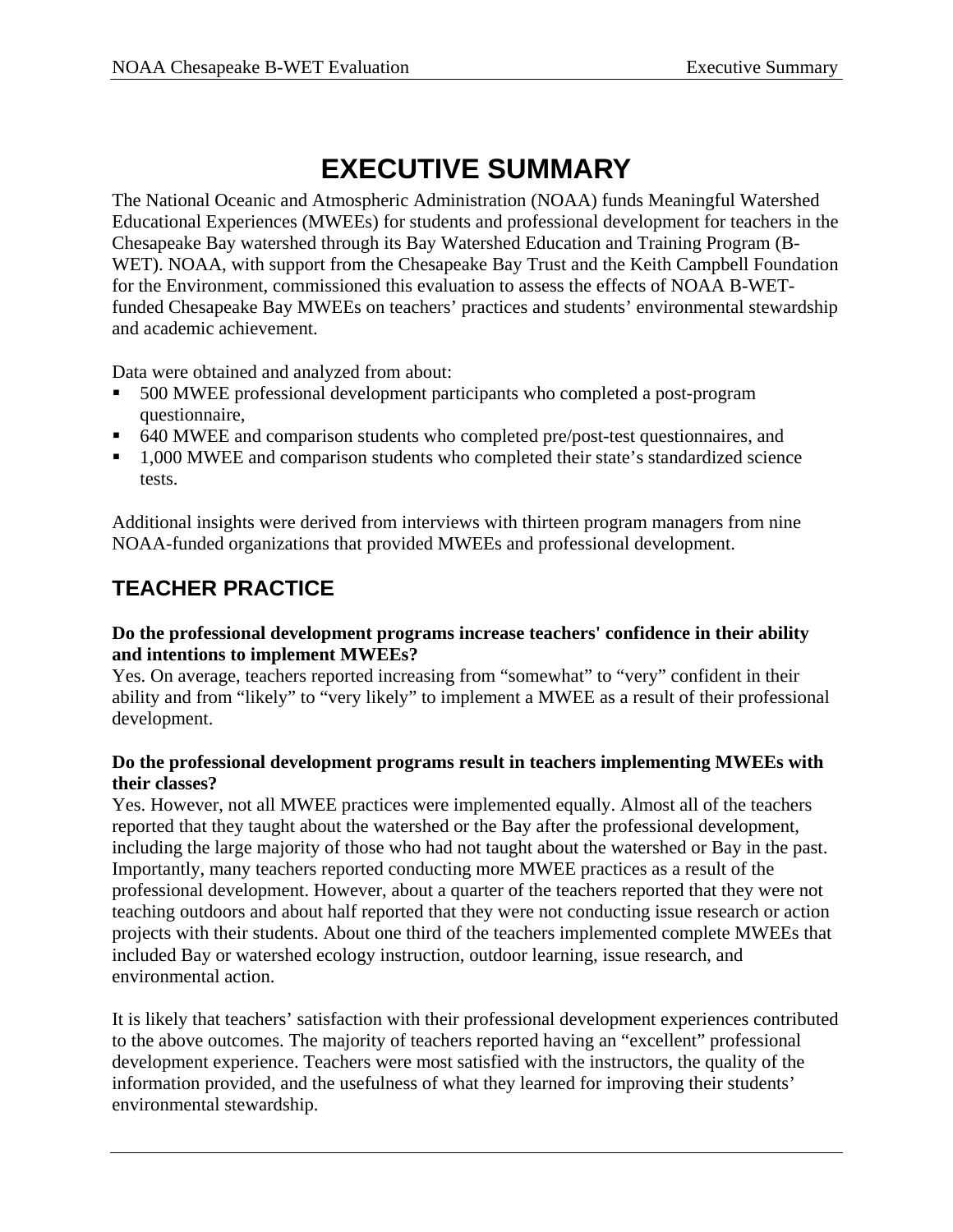#### **What best professional development practices contribute to teachers' confidence in their ability and intentions to implement MWEEs?**

Teachers expressed their degree of satisfaction with seventeen professional development practices. The six practices most strongly related to teachers' confidence and intentions to implement MWEEs were:

- Demonstration of how MWEEs will improve student academic achievement,
- Demonstration of how MWEEs will improve student environmental awareness, knowledge, and actions,
- Demonstration of the applicability of curriculum materials and activities to teachers' school district's learning standards,
- Follow-up support from professional development providers,
- Instruction and modeling of ways to guide students in conducting environmental action, and
- Instruction and modeling of ways to guide students in researching an environmental issue.

The following practices were also positively related to teachers' confidence and intentions to implement MWEEs:

- More professional development days,
- Time for hands-on learning,
- Time for practicing new skills, and
- Time for teachers to plan ways to integrate MWEEs into their curriculum.

#### **What enables or limits teachers' use of MWEEs?**

Teachers who participated in MWEE professional development in the past were asked about the extent to which they had a variety of resources (sixteen in total) to implement MWEEs with their students. In response, teachers most often reported having *sufficient*:

- Information on local watershed or Chesapeake Bay ecology,
- Information on local watershed or Chesapeake Bay environmental issues, and
- Knowledge and skills for teaching outdoors.

Teachers most often reported having *insufficient*:

- **Flexibility in their curriculum,**
- Funds for equipment, field trip fees, and transportation,
- Opportunities to collaborate with other teachers, and
- Professional development during the school year.

#### *Recommendations*

NOAA should continue to support high-quality MWEE professional development with priority given to multi-day programs. The professional development should include specific guidance on how teachers can incorporate MWEEs into their existing curriculum. Providers should allocate sufficient time for this during professional development. Teachers should be encouraged to bring their teaching guides to the professional development so that they can use this time to determine how best to integrate MWEEs. Providing teachers with sample lesson plans that illustrate how MWEEs can be incorporated into the existing curriculum is also likely to be helpful.

To address teachers' desire for collaboration, professional development should include sufficient time for teachers to learn from their peers and to partner with another or several teachers.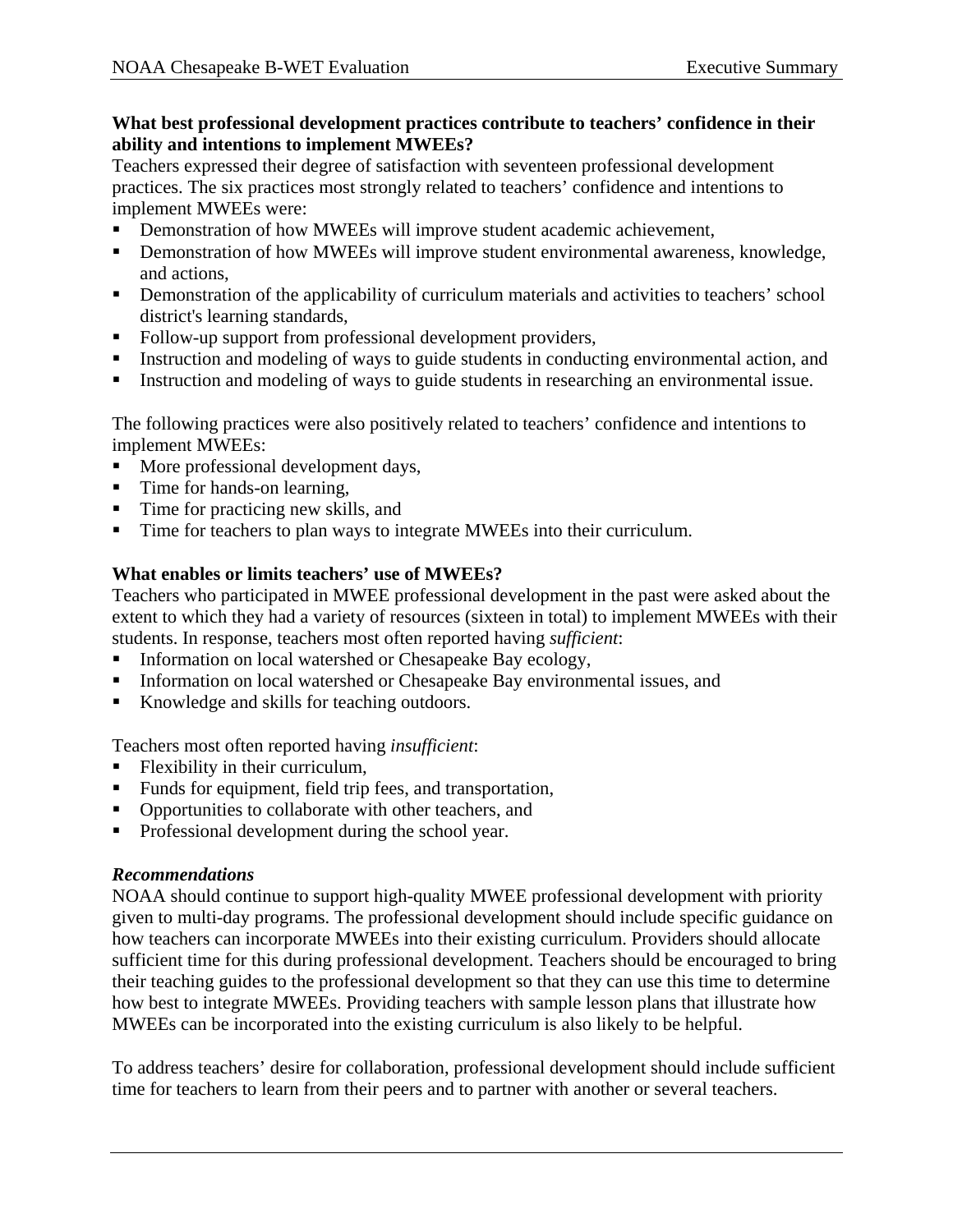Providers should also consider offering MWEE professional development to teams of teachers from the same school to help ensure teachers will be able to support each other as they implement MWEEs.

Professional development providers should offer follow-up support in the form of instructional assistance, in the classroom and the field, to enable teachers to implement all components of a MWEE, especially environmental issue research and action projects. Teachers would benefit from funding to enable them to obtain the resources they need to implement MWEEs.

In collaboration with teachers, MWEE providers, and other stakeholders, NOAA should explore if and how school district standards can be revised so that MWEEs become an essential part of instruction (e.g., contained in curriculum pacing guides).

## **STUDENT ENVIRONMENTAL STEWARDSHIP**

**Do MWEEs increase students' characteristics associated with environmental stewardship?** 

Yes. Students improved in three of eight stewardship characteristics as a result of participating in B-WET-funded MWEEs. Importantly, students moderately increased in the characteristic most closely associated with future behavior, their intention to act to protect the Chesapeake Bay watershed. Students strongly increased in their knowledge of issues confronting the watershed or Bay and moderately increased in their knowledge of actions in which they can engage to protect the watershed or Bay. There is also some evidence that students moderately gained in their knowledge of watershed or Bay ecology, although this result was not statistically significant. All of these students' teachers agreed that their students knew more about the local watershed or the Chesapeake Bay. There was no evidence, however, to suggest that students improved in the remaining four environmental stewardship characteristics (environmental sensitivity, personal responsibility, or individual or group locus of control).

#### **Which best MWEE practices result in the highest stewardship and engagement in learning?**

Students scored higher in two or more stewardship qualities and engagement in learning when they experienced any of the following MWEE practices (listed in descending order of positive effects):

- Learning things that are important to them,
- Hands on learning,
- Collecting and analyzing data, and
- **Learning outdoors.**

In addition, reflecting on their learning had many positive effects on students' stewardship qualities. Participating in an action project and/or listening to talks and reading about issues also had positive, but more modest, effects on students' stewardship.

Importantly, students' sense of responsibility to protect the environment and their feeling that they can make a difference on their own (individual locus of control) appeared to be most positively influenced by (in descending order of positive effects) collecting and analyzing data, conducting action projects, and listening to talks and reading about issues. Because about a